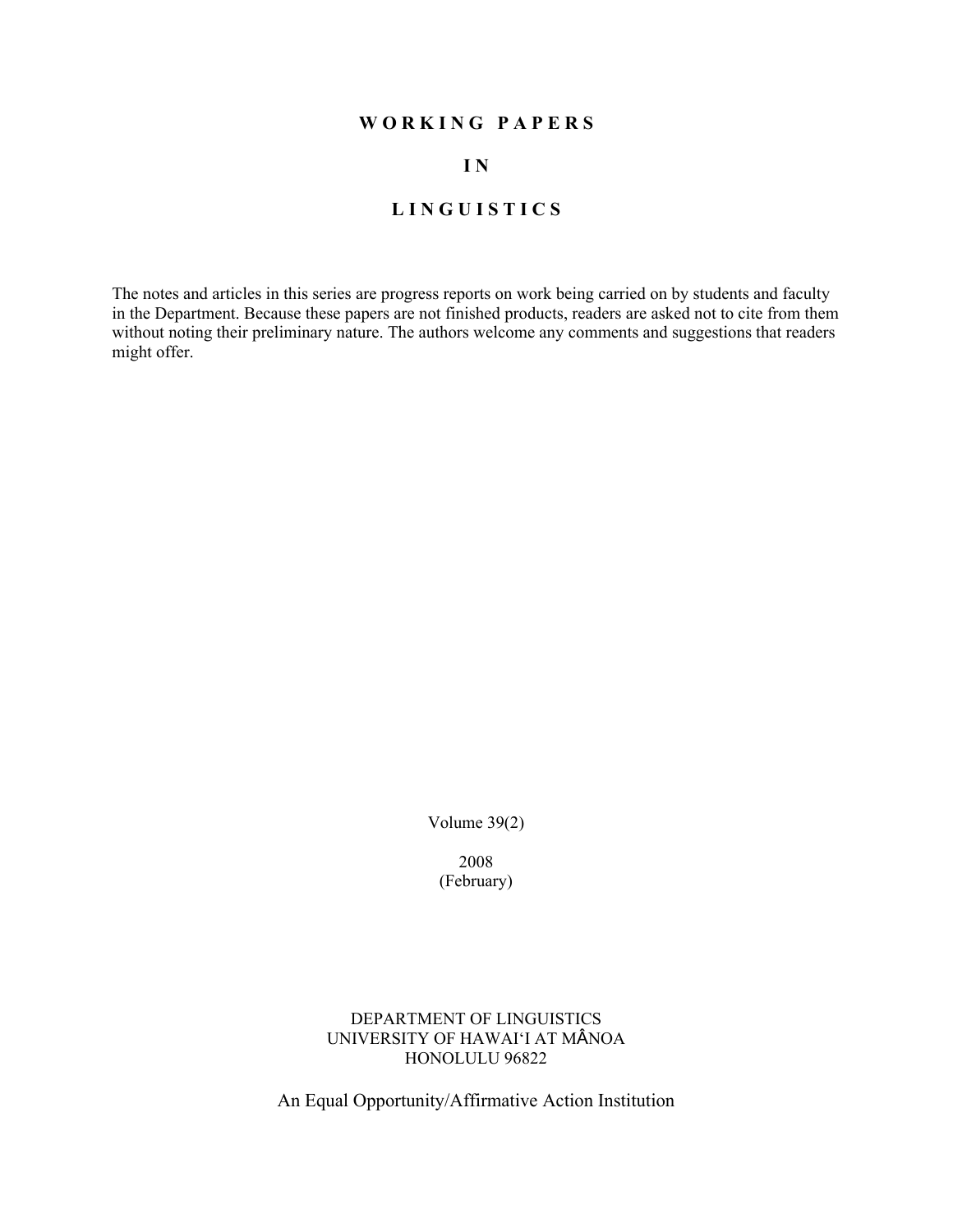#### DEPARTMENT OF LINGUISTICS FACULTY

#### 2008

Victoria B. Anderson Byron W. Bender (Emeritus) Benjamin Bergen Derek Bickerton (Emeritus) Robert A. Blust (Chair) Robert L. Cheng (Adjunct) Kenneth W. Cook (Adjunct) Kamil Deen (Co-Graduate Chair) Patricia J. Donegan Emanuel J. Drechsel (Adjunct) Michael L. Forman George W. Grace (Emeritus) John H. Haig (Adjunct) Roderick A. Jacobs (Emeritus) Paul Lassettre P. Gregory Lee Patricia A. Lee Howard P. McKaughan (Emeritus) William O'Grady Yuko Otsuka Ann Marie Peters (Emeritus, Co-Graduate Chair) Kenneth L. Rehg Lawrence A. Reid (Emeritus) Amy J. Schafer Albert J. Schütz, (Emeritus, Editor) Ho Min Sohn (Adjunct) David L. Stampe Nicholas Thieberger Laurence C. Thompson (Emeritus)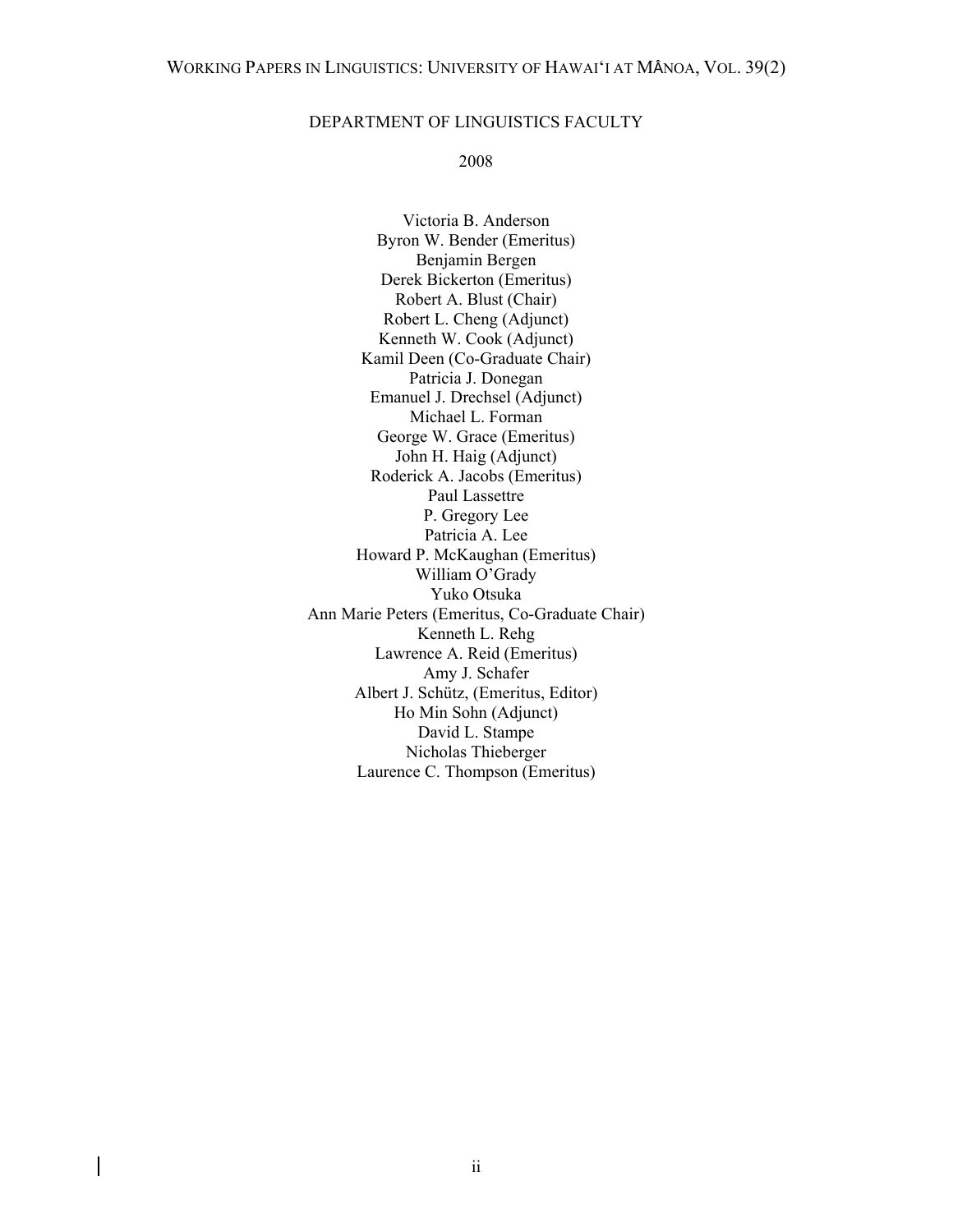# UNIVERSAL VERSUS LANGUAGE-SPECIFIC CONCEPTUAL EFFECTS ON SHIFTED WORD-ORDER PRODUCTION IN KOREAN: EVIDENCE FROM BILINGUALS

#### HEEYEON YOON DENNISON

Yamashita and Chang (2001) claimed that the long-before-short preference found in Japanese preverbal positions is due to a universal conceptual accessibility difference between long and short phrases (i.e., semantic richness of long phrases). However, the preference could also reflect the development of processing strategies and experience-based components in grammar (Hawkins 2004). To test this, one on-line production experiment and one off-line judgment study were conducted. They examined the long-before-short preference in Korean using proficient bilinguals of Korean and English as well as native speakers of Korean, while also examining the animate-before-inanimate preference considered to be universal. The results show an experience-specific effect of length on word order (i.e., variation in group behaviors), while finding a universal effect of animacy (i.e., uniformed response patterns from all groups). This study proposes that the long-before-short order is beneficial for the production system to lessen difficulty at the verb position. Thus, this ordering preference is not a conceptual effect but a special type of word order that reflects processing strategies influenced by experiences with grammar.

1. INTRODUCTION. Rapidly deciding which words to use and in what order, people turn thoughts into language all in the midst of spontaneous conversation. While different languages have different rules governing basic word order, research has shown that phrasal sequencing within a single language is also subject to speakers' preferences. For example, it was found that Japanese speakers have a tendency to place a long phrase before a short one within a sentence, even if this distorts the canonical Subject-Object-Verb (SOV) order to the noncanonical OSV order (Yamashita and Chang 2001). This tendency is referred to as the long-before-short (henceforth, long-short) preference. In contrast, English speakers show an opposing preference, the short-before-long (short-long): this tendency shifts a long phrase to a later position in the sentence, even when this moves the phrase from its canonical position (Arnold, Wasow, Losongco, and Grinstrom 2000; Stallings, MacDonald, and O'Seaghdha 1998).

Previous accounts of the short-long preference in English offered a perspective that short phrases are advantageous in the planning process (Arnold et al. 2000), to which Yamashita and Chang (2001) added that word order is influenced by the availability of either form or concept. In terms of form, a short phrase is quicker to access than a long phrase, because the selections of desired lexical items as well as their phonetic plans are accomplished in less time. In terms of concept, however, Yamashita and Chang (2001) claim that a long phrase is accessed quicker than a short phrase, due to its increased level of conceptual saliency: A long phrase contains more words conveying more meanings, so that it is semantically richer and salient in the mind.

Using this logic, Yamashita and Chang (2001) attributed the long-short preference in Japanese to the increased accessibility of the concept of a long phrase and the short-long preference in English to the increased accessibility of the form of a short phrase. They proposed that the key reason for these two contradictory decisions is the grammar of the two languages. Japanese noun phrases that occur preverbally undergo few syntactic constraints, because case markers expressing grammatical roles provide much freedom in word order, and null pronouns are also allowed. In English, however, word order conveys grammatical information and all arguments need to be overtly presented. Moreover, verbs exert strong influence on the ordering of subsequent phrases (Stallings et al. 1998). Hence, Yamashita and Chang (2001) argued that in constructing grammatical sentences, Japanese speakers are confined only by their message, whereas English speakers face stronger syntactic restrictions. This suggests that constraints in English grammar let form-related factors determine phrasal ordering, while reducing the influence of conceptual factors (e.g., semantic richness of long phrases). In contrast, the universally higher availability of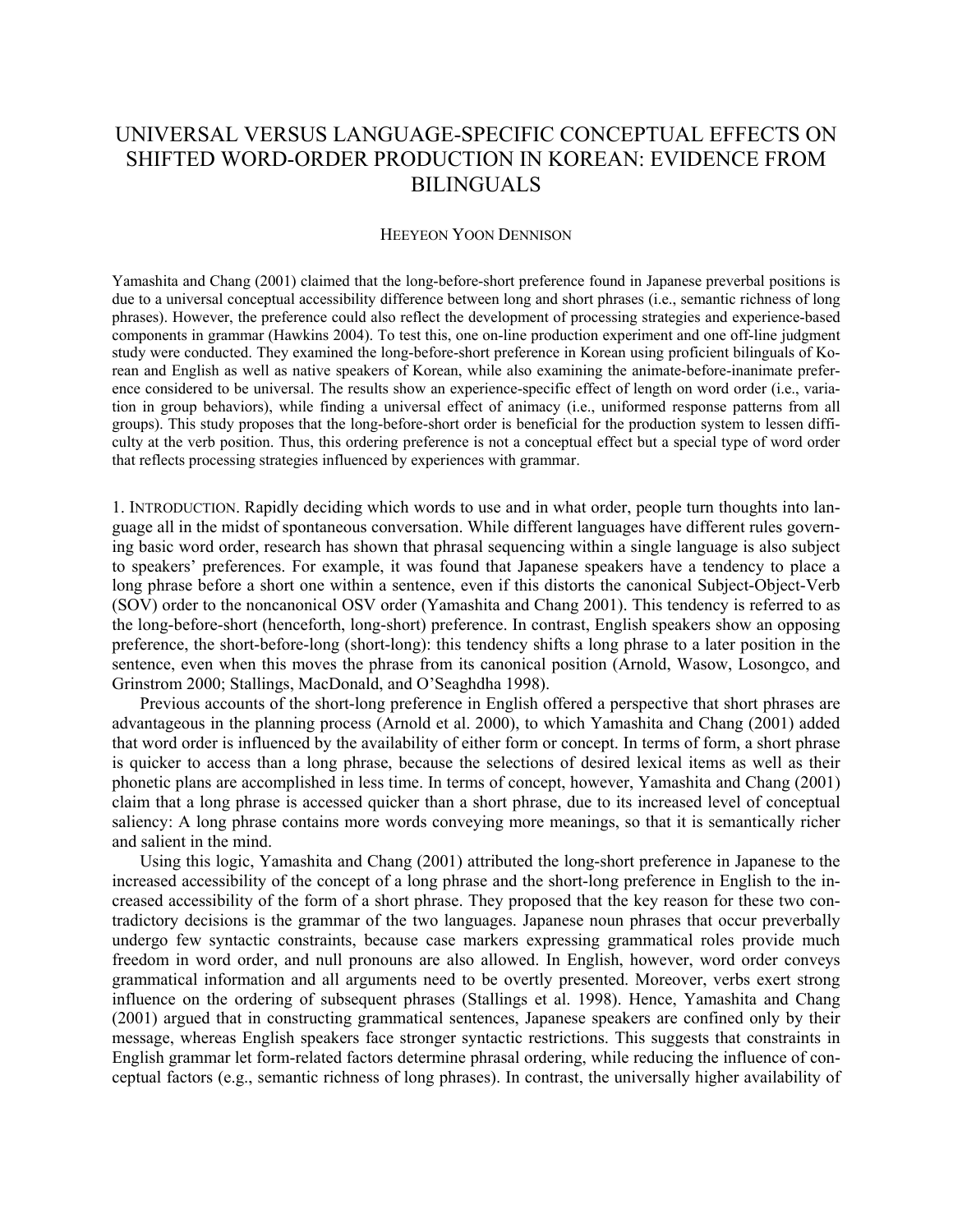a short form loses in its competition for an earlier position in Japanese, because the flexible grammar provides priority to a long phrase that is conceptually more accessible.

Research has yet to confirm whether the long-short preference is truly due to universal conceptual accessibility differences between long and short phrases. Although long phrases likely convey greater meaning, it is conceivable that phrasal length does not always increase the level of conceptual saliency. If a long phrase delivers an abstract concept, then its meaning might not be as salient as that of a short phrase describing a concrete concept. The case for conceptual accessibility may provide a logical explanation, but more evidence is needed to assert its validity.

Therefore, this paper challenges the conceptual-accessibility hypothesis for the long-short preference with evidence taken from speakers of another head-final language, Korean, as well as from Korean and English bilinguals. If indeed the long-short preference naturally arises from the long phrases' intrinsic property of having higher conceptual saliency, then both native speakers of Korean and bilinguals should show similar shifting preferences assuming that both groups are capable of understanding sentence meanings equally well. In contrast, if shifting depends on the interactions among the processing system and experience-based components in the grammar (Hawkins 2004), as well as the dominance of one language over another (Birdsong 2005, Fernandez 2003), the amount of shifting to create the long-short order should decline with decreasing early input and current use of Korean versus a head-initial language, English (further information about these proposals appears in section 4, in the general discussion of the results). For careful examination of conceptual effects on word order, animacy was monitored as another factor, since animates show some preference for early positions in both flexible and fixed word-order languages (Branigan, Pickering, and Tanaka 2008; McDonald, Bock, and Kelly 1993).

The length and animacy factors were first tested in an on-line production experiment similar to Yamashita and Chang 2001. Some studies have reported, though, that different testing methods yield different word-order preferences (McDonald et al. 1993; Stallings et al. 1998). Therefore, an off-line study examined if any discrepancy exists between on-line processing and grammatical awareness of various wordorders across length and animacy manipulations. In addition, the off-line study also determined whether all bilingual participants possessed similar levels of Korean proficiency.

#### 2. EXPERIMENT ONE.

#### 2.1 METHODOLOGY.

2.1.1 PARTICIPANTS. Ninety participants in the Honolulu area participated in this study: Fifty-two native speakers of Korean and thirty-eight proficient bilinguals in Korean and English. However, data from nine people were withdrawn from the main analyses due to: two technical problems with audio recordings, two instances of experimental instruction violations, one bilingual's insufficient Korean proficiency, and four inappropriate language backgrounds (i.e., one native speaker of Spanish and three native speakers of Japanese). In the end, data from eighty-one participants (i.e., forty-eight native speakers of Korean and thirty-three bilinguals) were analyzed.

After the main experiment, all participants completed an extensive language background questionnaire (adapted from Kim 2005), which asked (1) the extent of language input before age five, (2) age of immigration to the U.S. (if that was the case), and (3) the amount of current use of Korean, especially in speaking and listening. Traditionally, age and order of acquisition were considered the most important determining factors in bilingual processing and language transfer (Liu, Bates, and Li 1992). However, recent studies have made refinements to this concept, finding that the type and amount of early language input are more important than "earliness" per se (Birdsong 2005, Kim 2005). Moreover, the extent to which one language is dominant over another at the time of study also shows great influence on bilinguals' processing (Birdsong 2005, Fernandez 2003, Kim 2005). Based on the answers to the three questions above, the thirty-three bilinguals were then subdivided into three groups of 11 each (i.e., Koreandominant, English-dominant, and Equi-dominant) before conducting the main analyses.

All bilinguals in the current study received their formal education (primary school through college) in the U.S. and were highly proficient in English. At the time of study, they had all taken or were taking Ko-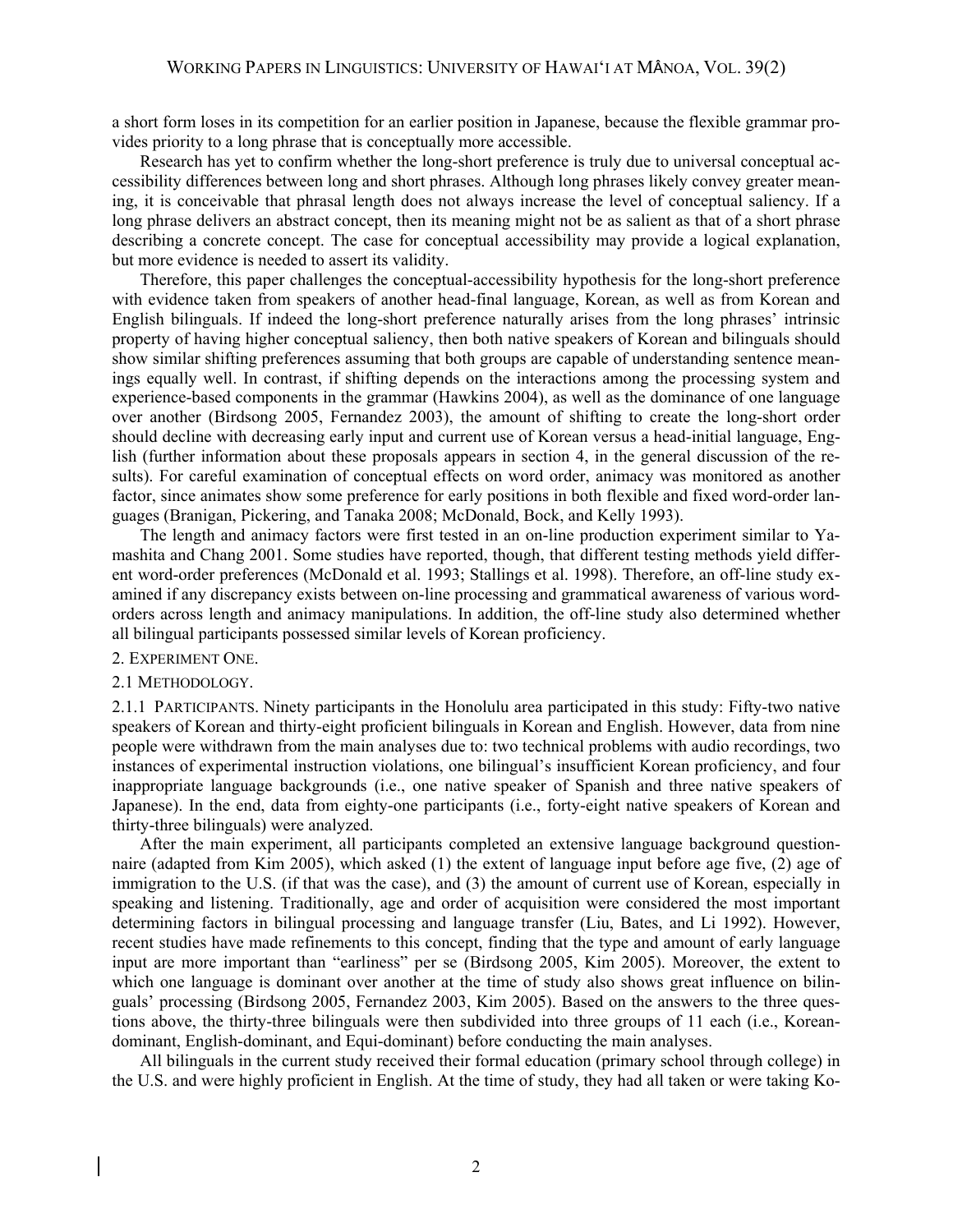rean classes at the 400-level or above. See Appendix A for a more detailed report on participants' background information.

2.1.2 MATERIALS. For critical materials, twenty-four simple transitive sentences were created, each with a transitive verb, a subject phrase, and a direct object phrase. Then the phrase length was manipulated by attaching prenominal subject-gap relative clauses to the subject, object, or neither phrase. Consequently, three types of length conditions were created for each sentence: (1) short subject, short object; (2) long subject, short object; and (3) short subject, long object. The relative clauses contained three to four words (mean number of syllables: 9.58). A norming study confirmed the compatibility of the relative clause with either the subject or the object. Table 1 presents an example triplet.

| Length $1$ : | 여자가                                                                       |       | 남자를 만났어요.                                 |    |                                           |                   |                               |
|--------------|---------------------------------------------------------------------------|-------|-------------------------------------------|----|-------------------------------------------|-------------------|-------------------------------|
| short sub.,  | $Y$ eca- <i>ka</i><br>namca- <i>lul</i><br>mannasseyo.                    |       |                                           |    |                                           |                   |                               |
| short obj.   | woman-NOM<br>$man-ACC$<br>met.                                            |       |                                           |    |                                           |                   |                               |
|              | '(A/the) women met (a/the) man.'                                          |       |                                           |    |                                           |                   |                               |
| Length $2$ : | 백화점에서                                                                     |       | 쇼핑 하던                                     |    | 여자가                                       | 남자를               | 만났어요.                         |
| long sub.,   | [paykhwacem-eyse]                                                         |       | syophing hate-n]                          |    | $veca$ - <i>ka</i>                        | namca- <i>lul</i> | mannassevo.                   |
| short obj.   |                                                                           |       | [department store-LOC shopping doing-REL] |    | woman-NOM                                 | $man-ACC$         | met.                          |
|              | $(A/the)$ women who was shopping at the department store met (a/the) man. |       |                                           |    |                                           |                   |                               |
| Length $3$ : | 여자가                                                                       | 백화점에서 |                                           | 쇼핑 | 하던                                        | 남자를               | 만났어요                          |
| short sub.,  | $Y$ eca- <i>ka</i>                                                        |       | [paykhwacem-eyse]                         |    | syophing hate-n                           |                   | namca- <i>lul</i> mannasseyo. |
| long obj.    | woman-NOM                                                                 |       |                                           |    | [department store-LOC shopping doing-REL] | $man-ACC$         | met.                          |
|              | '(A/the) women met (a/the) man who was shopping at the department store.' |       |                                           |    |                                           |                   |                               |

TABLE 1. An example triplet of three phrase-length conditions.

To employ a phrase-assembly task (Yamashita and Chang 2001), each of the twenty-four sentences was separated into three phrases (subject, object, verb) and presented in three of four boxes on a computer screen. The subject and object locations on the computer screen were balanced between the bottom-left box and the top-right box in order to monitor any possible influence of the phrase location on constituentordering preference. This design yielded a total of six lists, counterbalancing location with length.

In addition to these critical materials, a control set was designed to test whether the ordering of dative and theme arguments is sensitive to animacy, another factor known to affect conceptual accessibility. Twelve dative sentences were constructed with a ditransitive verb, a subject, a direct object, and an indirect object (Chang, Kondo, and Yamashita 2000). Theme arguments expressed by direct objects were always inanimate, whereas dative arguments expressed by indirect objects were either animate or inanimate, as shown in table 2. To mitigate any effects from the phrase location on the screen, the dative and theme arguments were also balanced between the bottom-left and top-right corners on the computer screen, while the subject and the verb phrases were always fixed at the bottom-right and top-left corners, respectively.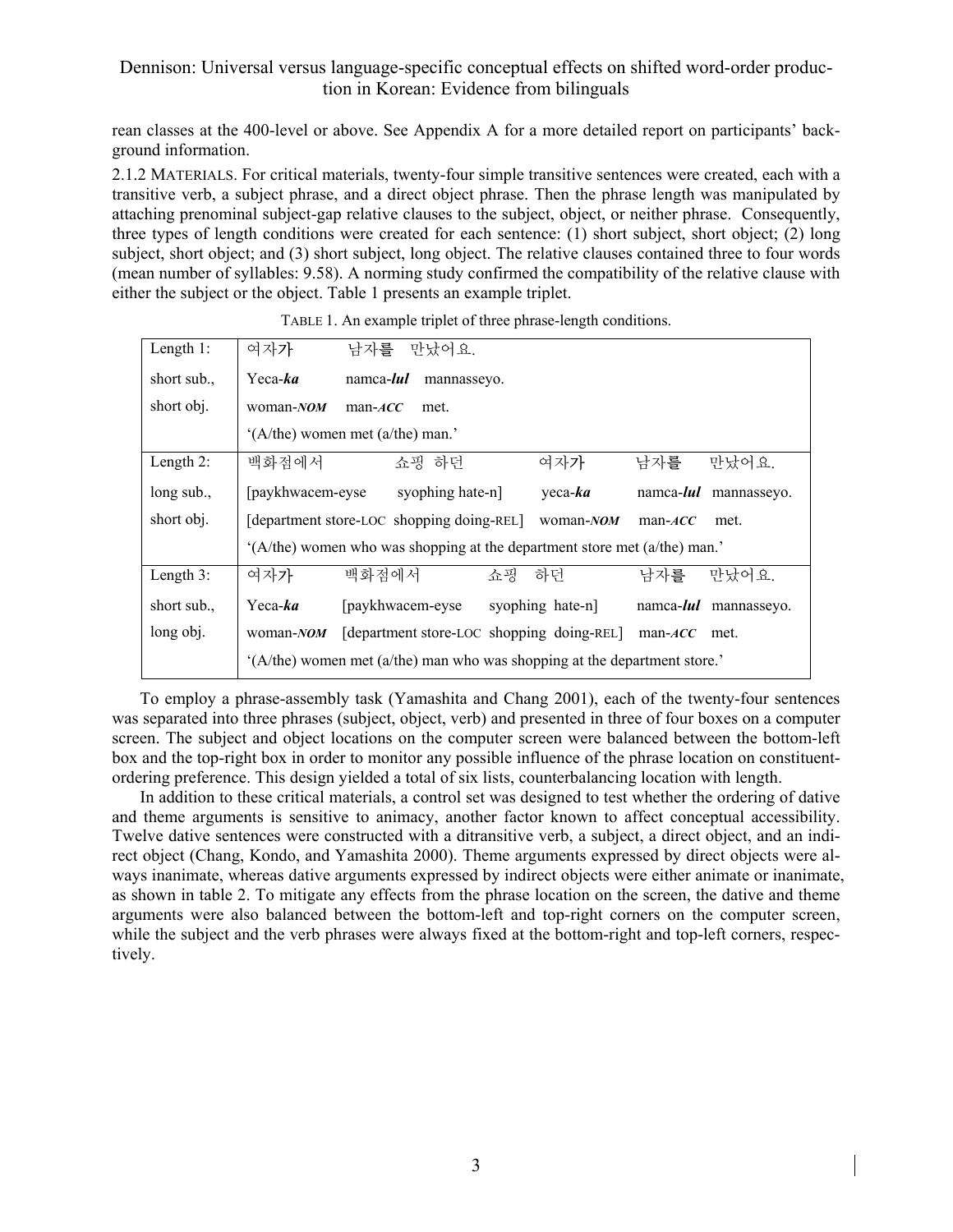| Animacy 1:       | 희진이가                                           | 삼촌하테            | 피자를       | 배달했어요.          |  |
|------------------|------------------------------------------------|-----------------|-----------|-----------------|--|
| Animate dative   | Hicini-ka                                      | samchon-hanthey | phica-lul | paytalhaysseyo. |  |
|                  | Hicin-NOM                                      | uncle-DAT       | pizza-ACC | delivered.      |  |
|                  | 'Hicin delivered hot pizza to (a/the) uncle.'  |                 |           |                 |  |
| Animacy 2:       | 희진이가                                           | 교회에             | 피자를       | 배달했어요.          |  |
| Inanimate dative | Hicini-ka                                      | kyohoy-ey       | phica-lul | paytalhaysseyo. |  |
|                  | Hicin-NOM                                      | church-DAT      | pizza-ACC | delivered.      |  |
|                  | 'Hicin delivered hot pizza to (a/the) church.' |                 |           |                 |  |

TABLE 2. An example of dative control materials.

Besides the dative control set, thirty-six fillers were created. Twelve were instrumental sentences, manipulating the semantic reversibility of the instrument and theme arguments, and counterbalanced into the experimental design. Twenty-four intransitives were true fillers. In order to control the frequency and difficulty of the vocabulary items, all lexical and grammatical morphemes (e.g., case markers, connective particles, tense markers, relative clause markers) in both critical and filler sentences were selected from Beginning 1, 2 and Intermediate 1 of CLARE Korean textbooks (Cho, Lee, Sohn, and Sohn 2000a, 2000b, 2001).

2.1.3 PROCEDURE. Participants were individually tested in front of a computer. They first read instructions explaining a goal and the procedure of the experiment. The goal of the experiment was described as a memory test measuring how quickly participants would recognize sentences that they uttered in previous trials. For this reason, forty percent of the fillers were presented twice as a recognition task, which required participants to press a key as soon as they saw the same fragments as in the prior presentation. Including the repeated materials, each participant received ninety sentences within a list. The order of presentation was pseudo-randomized, with the constraint that no two experimental items were shown consecutively.

After the instructions, all participants received ten practice trials. Each participant was guided through a few initial practice trials and given verbal explanations if necessary. Participants then completed the remaining practice trials while the experimenter observed their performance. As a rough check of the bilinguals' Korean proficiency, the researcher asked them to explain the meaning of the practice sentences. All bilinguals, with the exception of one subject, demonstrated satisfactory understanding of the meanings and sentence structures. The data from the participant who did not clearly understand the practice sentences were subsequently withdrawn from the experiment.

The first image that subjects encountered in the experiment was a fixation mark, "+". Pressing the space bar then displayed a new screen showing four boxes with sentence parts divided among them (Panel A in figure 1). Participants prepared a sentence connecting the sentence parts in whatever order made sense to them. When ready, the subject pressed a key, which made an icon appear on the screen for 1500 ms, followed by a simple math problem (Panels B and C in figure 1). These processes helped prevent any immediate recall from the visual buffer and encouraged production based on the sentence meaning (Yamashita and Chang 2001). Participants typed an answer to the math problem and pressed the Enter key. The next screen displayed only the verb portion of the four boxes from the earlier screen (Panel D in figure 1). Using the verb as a cue, participants said aloud the sentence they had prepared. Each production was recorded into an audio-cassette recorder for later transcription.

On average, this task took about one half hour, with a range from 25 to 45 minutes. Participants then filled out a language background questionnaire.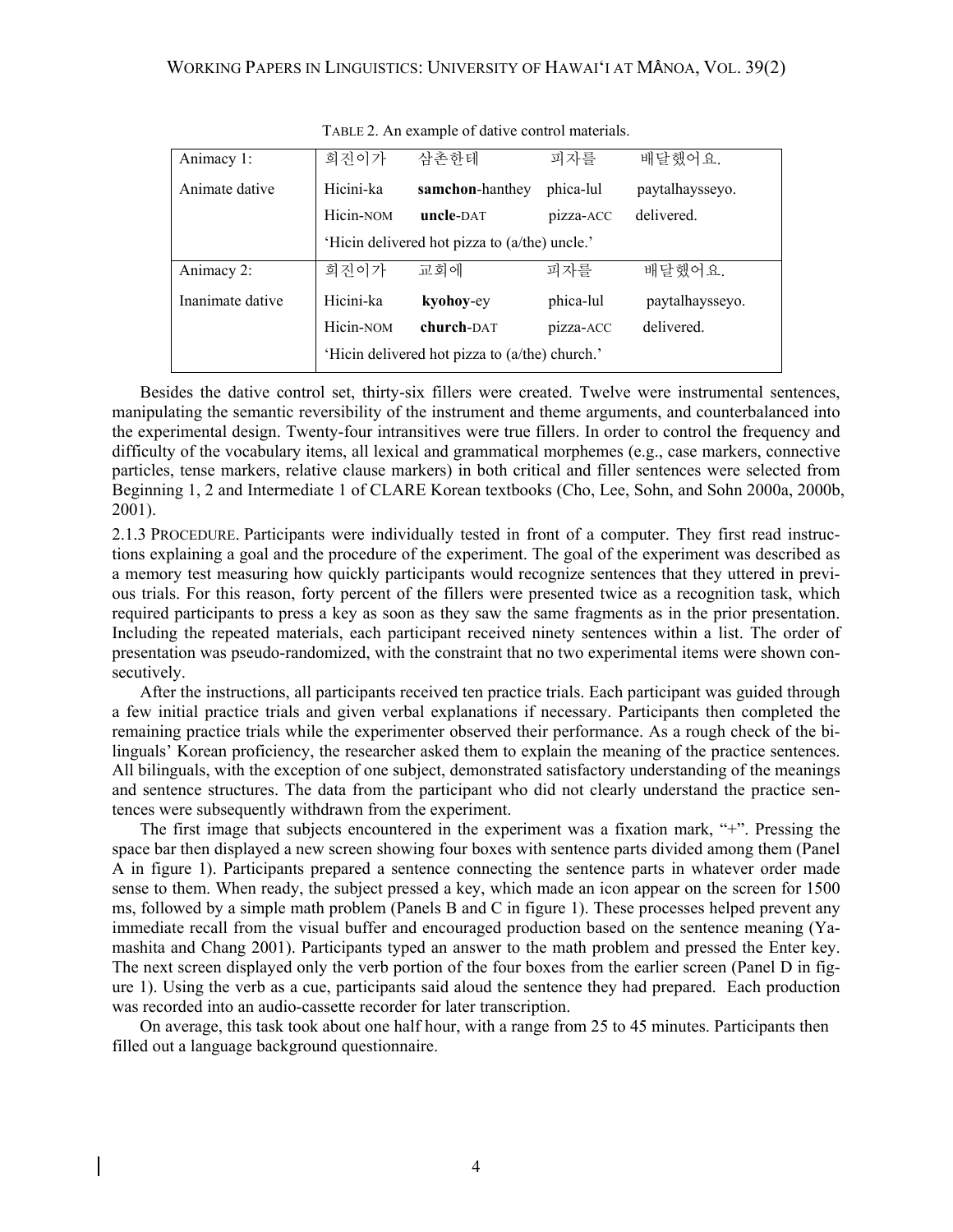

FIGURE 1. A sequence of a trial in Length condition 1. (The English translation was not given in the actual task.)

2.1.4 SCORING. The production data were transcribed and coded by the author. For the critical materials, a coding scheme marked the order in which the subject, the object, and the verb appeared. Case markers that were produced or dropped were also coded, because they are important signals for grammatical relations. Changes of subject to topic markers were accepted as correct production (Yamashita and Chang 2001), but changes of object markers to topic markers were flagged and excluded from the analysis.<sup>1</sup> This constituted less than 1% of the data. The positions of the relative clauses in the productions were carefully recorded to see if participants associated the relative clauses with the correct argument. Any deviations, as well as errors, were marked for further examination. Only the sentences produced with correct case markers and correctly located relative clauses were counted in the main analyses.

A few types of errors that were ignored in the analysis included changes in proper names (e.g., John to Jason, in the Korean equivalent) and changes of a lexical word to its synonym (e.g., clerk to salesperson). 2.2 RESULTS.

#### 2.2.1 RESULTS FROM THE DATIVE CONTROL MATERIALS. The dependent measure for the dative control sentences was the percentage of sentences produced in the canonical [subject–indirect object–direct object–verb] order without major errors, as stated in the scoring section above. Although the canonical order was the most frequent order, participants produced various orders among preverbal materials as shown in table 3.

|                              | S: animate, <i>IO: animate</i> , DO: inanimate |             |             |       | S: animate, <i>IO: inanimate</i> , <i>DO: inanimate</i> |             |                   |       |
|------------------------------|------------------------------------------------|-------------|-------------|-------|---------------------------------------------------------|-------------|-------------------|-------|
|                              | $S$ -IO-DO-V                                   | $S-DO-IO-V$ | $IO-S-DO-V$ | Other | $S$ -IO-DO-V                                            | $S-DO-IO-V$ | $IO-S-DO-V$       | Other |
| Native speakers<br>of Korean | 67.4                                           | 26.7        | 2.1         | 3.9   | 48.2                                                    | 43.7        | 1.8               | 6.3   |
| Kor.-dominant<br>bilinguals  | 61.9                                           | 38.1        | 0.0         | 0.0   | 45.3                                                    | 40.6        | 6.3               | 7.8   |
| Equi-dominant<br>bilinguals  | 63.5                                           | 33.3        | 0.0         | 3.2   | 47.4                                                    | 40.4        | 7.0               | 5.3   |
| Eng.-dominant<br>bilinguals  | 89.7                                           | 10.3        | 0.0         | 0.0   | 68.3                                                    | 13.3        | 16.7 <sup>2</sup> | 1.7   |

TABLE 3. Percentage of various word orders produced by each group.

<sup>1</sup> When a theme argument marked by a topic marker is shifted to the sentence-initial position, information structure is also upgraded such that the initial theme functions as a topic (Choi 1997; Sohn 1999).

<sup>2</sup> The high proportion (16.7%) for the [indirect object–subject–direct object–verb] order in the inanimate dative condition was due to one participant's idiosyncratic preference to this particular order.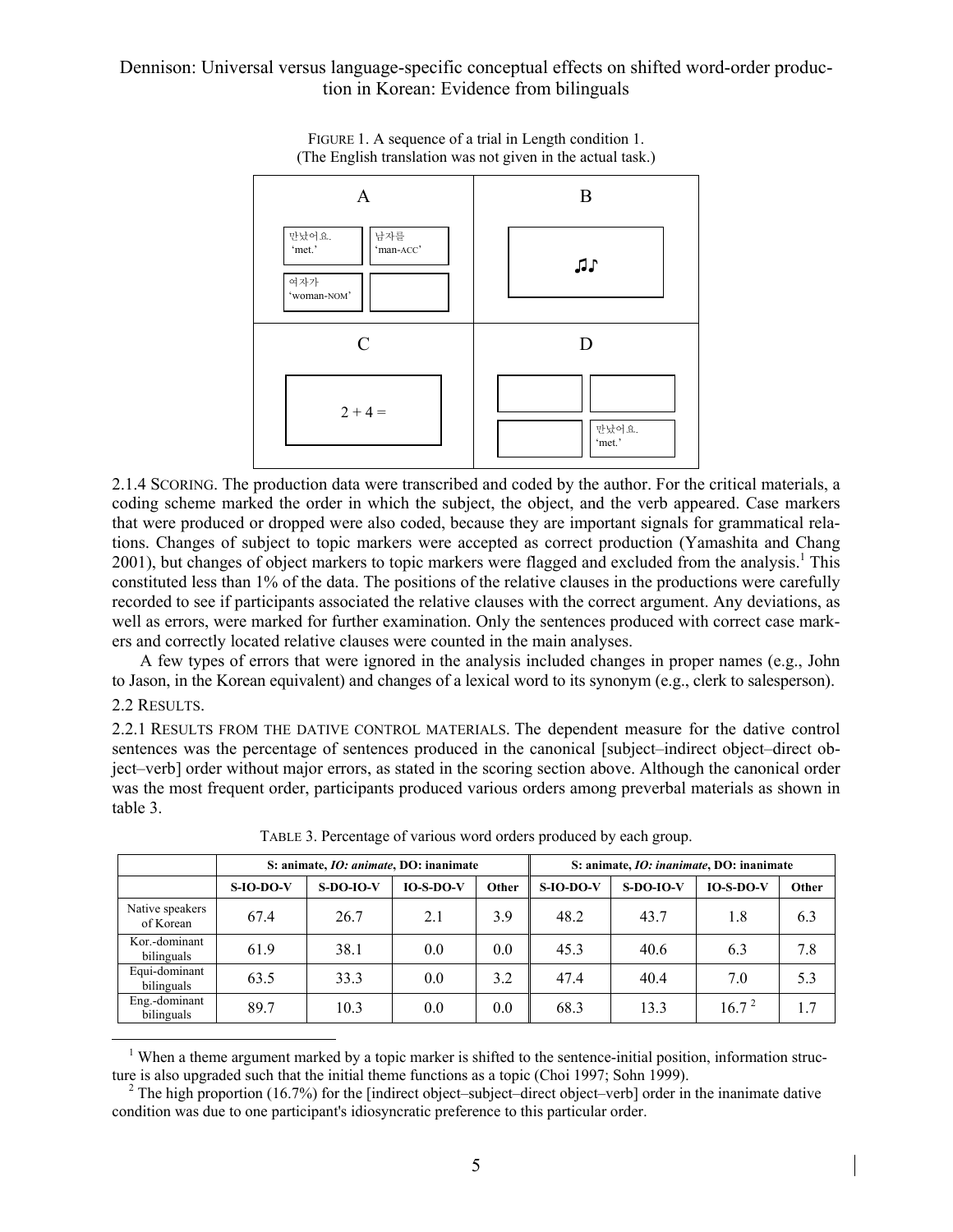Closer examination revealed that both native speakers of Korean and all bilinguals showed similar and notable shifting tendencies that interacted with the animacy of the dative argument. When the dative argument was animate, all participants preferred the canonical order. However, this preference was significantly reduced when the dative argument was inanimate. A two-way ANOVA crossing animacy and group showed a significant effect of animacy on phrasal ordering  $(F1(1, 79) = 29.615, p \le .001$ ; F2(1, 46)  $= 13.833$ , p =.001). There was no interaction effect between group and animacy (F1 = .003, p = .959; F2  $= .087$ ,  $p = .769$ ), meaning that both groups reacted to animacy in a similar way.

Comparing just the bilingual groups, the tendency to produce the canonical order remained significantly lower in the inanimate dative conditions. There was a significant effect of animacy (F1(1, 30) = 12.677, p = .001; F2(1, 33) = 9.022, p = .005), but no interaction between group and animacy (F1=0.167, p  $= 0.847$ ; F2= 0.075, p = .769). Although the English-dominant group produced more of the canonical order than the other two groups in the animate dative condition (Group: F1(2, 32) = 10.428, p < .001; F2(2, 35)  $= 5.317$ ,  $p = .01$ ), the difference was marginal in the inanimate dative condition (F1 = 2.915, p = .070; F2=2.679,  $p = .084$ ). Figure 2 shows the percentage of the canonical order produced by all participants.



FIGURE 2. Percentage of the canonical [Sub.–Indirect Obj.–Direct Obj.–V.] order produced by all groups.

In sum, the results from the dative control materials demonstrated that both native speakers of Korean and the bilinguals preferred an animate-before-inanimate (henceforth, animate-inanimate) sequence in phrasal ordering. The results also verify that all groups of speakers are capable of producing shifted orders. With this established, we can turn to the critical materials.

2.2.2 RESULTS FROM THE TRANSITIVE TEST MATERIALS. The dependent measure for the critical materials was the percentage of object-shifts from canonical (SOV) order to OSV order in productions without major errors. Performances among the four groups were compared using a three-way ANOVA test crossing length, group, and location. The test found a significant effect of length (F1(2, 154) = 25.929, p < .001; F2(2, 184) = 100.205, p < .001) and an interaction between length and group (F1(6, 154) = 7.712, p  $< .001$ ; F2(6, 184) = 32.883, p  $< .001$ ). In other words, word-order shifting of the four groups was sensitive to the length of the materials, and the level of sensitivity to length differed among the four groups. Since there was no effect from the location of phrases on the screen, the location factor was merged in subsequent analyses.

While location was merged, a two-way ANOVA with the length and group factors tested if the two effects found above would reappear. Again a robust effect of length (F1(2, 154) = 25.098, p < .001; F2(2,  $184$ ) = 104.764, p < .001) and an interaction between length and group were found (F1(6, 154) = 7. 713, p  $< .001$ ; F2(6, 184) = 38.475, p  $< .001$ ). For post hoc comparisons, separate one-way ANOVA tests at each of the three length conditions were performed. The results showed that shifting behaviors of the four groups were not significantly different when the subject and the object were both short. When the subject was long but the object was short, the English-dominant and Equi-dominant groups showed numerically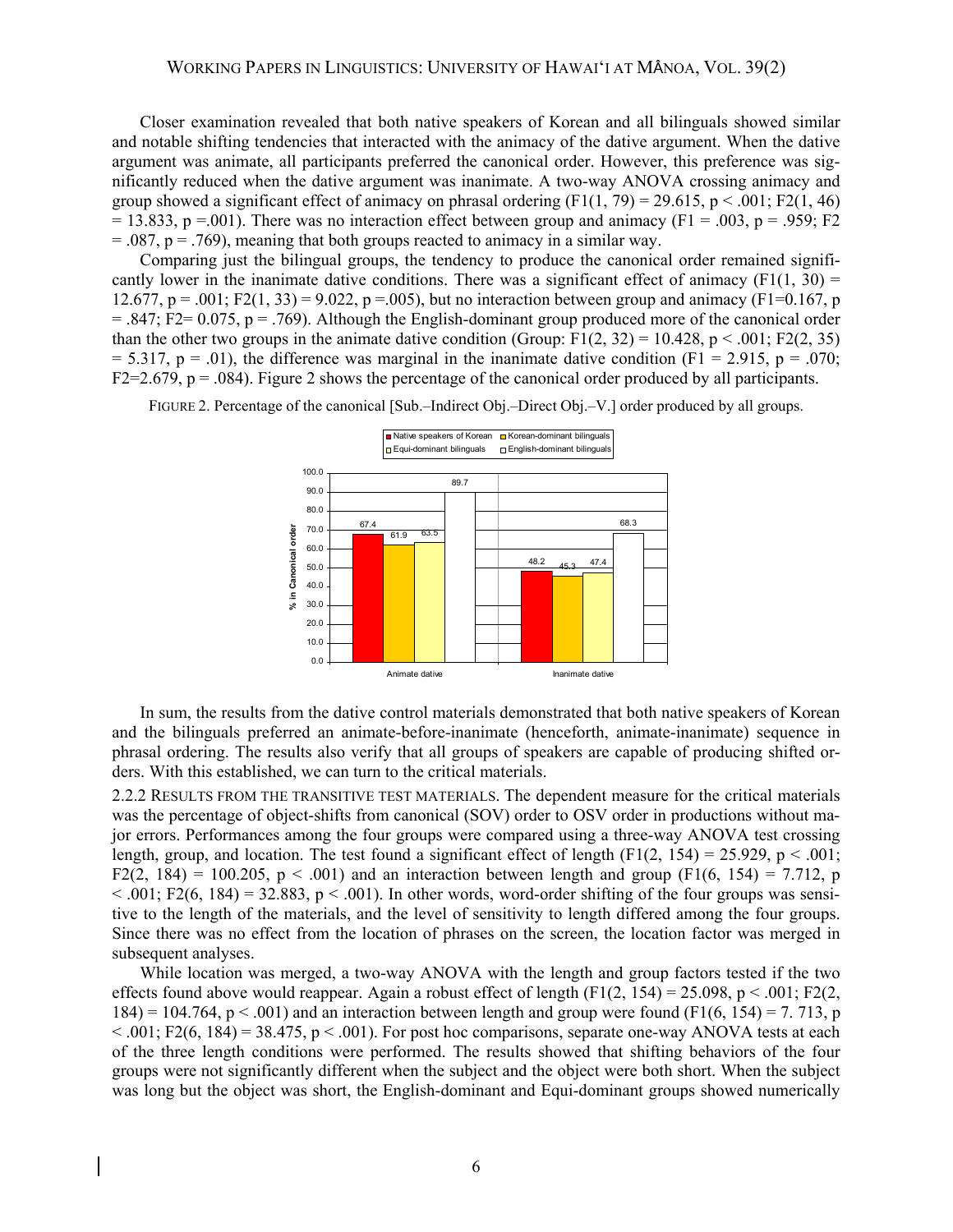higher shifting (to place the short object before the long subject) than native speakers of Korean and the Korean-dominant groups did, although this difference did not reach a significant level. In the long object condition, though, there was a highly significant difference among group behaviors (F1(3, 77) = 6.825, p  $< .001$ ; F2(3, 92) = 41.036, p  $< .001$ ). A Games-Howell post-hoc test found that native speakers of Korean produced significantly more shifting of long objects than did the Equi-dominant and Englishdominant groups, but there was no difference between native speakers of Korean and the Koreandominant group. In other words, both native speakers of Korean and the Korean-dominant group showed a notable shifting in the long object condition, whereas the English-dominant and Equi-dominant groups did not. Figure 3 shows the performance patterns for all four groups.



FIGURE 3. Percentages of the OSV order produced by all groups.

In sum, native speakers of Korean overrode their overall preference for the canonical SOV order only when the object was long. Within the bilinguals, the pattern of shifting interacted with their languagedominance pattern.

3. EXPERIMENT TWO. Three weeks after the main experiment, a follow-up paper-and-pencil study assessed the bilingual participants' abilities to detect any Korean syntactic errors and semantic anomalies, and also collected off-line judgments on various word orders across length and animacy manipulations. The goal was to ensure that the three bilingual groups held similar Korean proficiency levels and also to check for any performance differences between production versus comprehension tasks (McDonald et al. 1993, Stallings et al. 1998).

#### 3.1 METHODOLOGY.

3.1.1 PARTICIPANTS. Twenty-three of the thirty-three bilinguals (eight English-dominant, eight Equidominant, and seven Korean-dominant), as well as six of the forty-eight native speakers of Korean (as a control group), participated in this study. Ten bilinguals could not participate, because they had left Honolulu since taking the on-line experiment.

3.1.2 MATERIALS. Six different lists consisted of seventy-five sentences, including twenty-four transitive and twelve dative items from the main experiment, as well as several additional types that varied in length, order, structure, grammaticality, and semantic well-formedness. The presentation order was randomized in each list.

3.1.3 PROCEDURE. Each sentence was tested for three components. The first part asked participants to judge the naturalness of the sentence by giving a score on a five-point Likert scale that ranged from one to five. Next, if the sentence didn't sound well-formed, participants were asked to improve the sentence by making any change to it (e.g., circling a word/phrase and moving it to a different location). Last, different types of comprehension questions were presented for each sentence. These questions used multiple means (e.g., paraphrasing, applying different morphemes like passives and causatives) to test participants'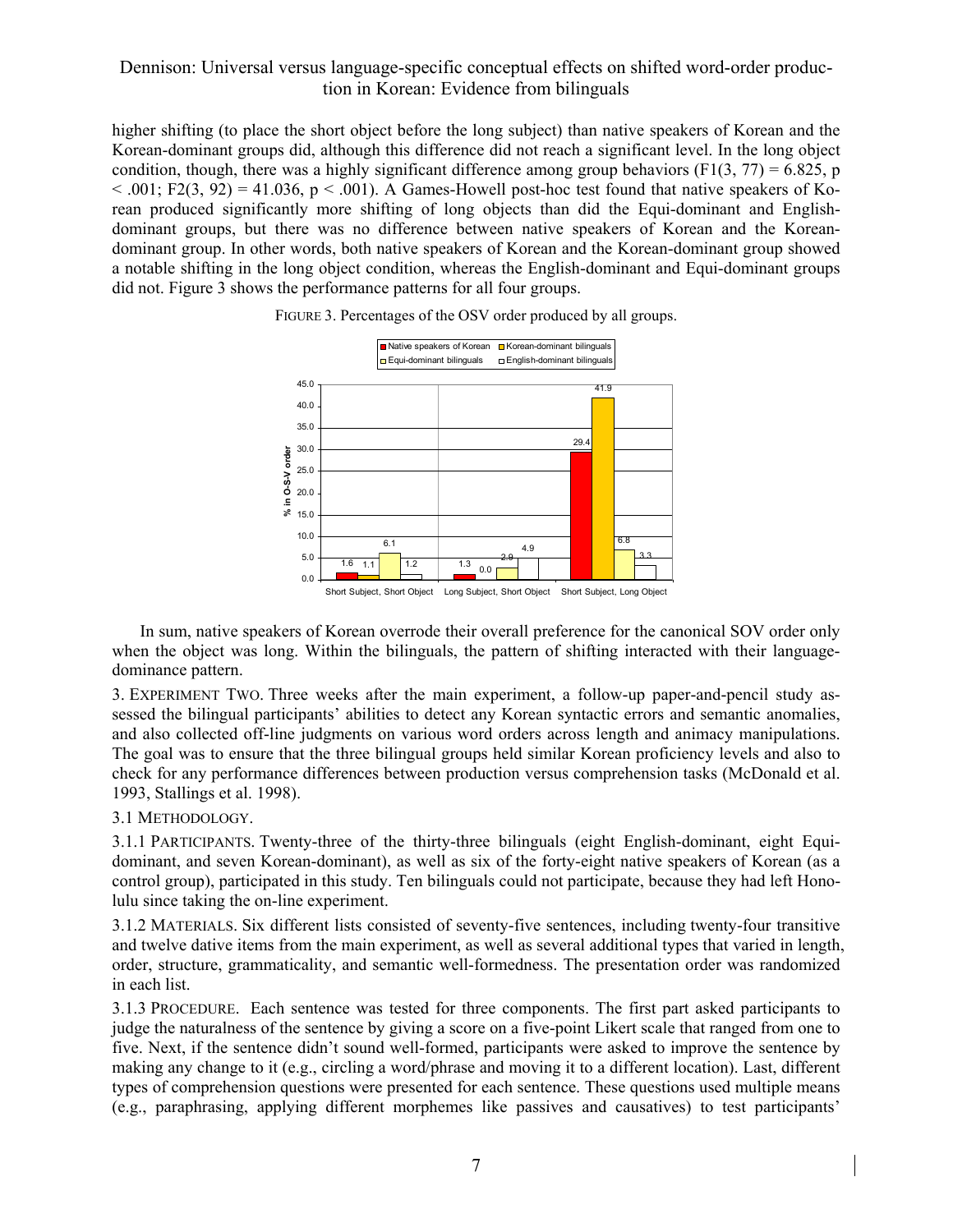grammatical knowledge about the correct interpretation of relative clauses and their head nouns, since it is known that English learners of Korean experience difficulty in determining the head nouns of relative clauses until they reach a high-level of proficiency (Kim 2005). On average, it took about one half hour for participants to finish the seventy-five sentences.

3.1.4 SCORING. A coding scheme recorded (1) naturalness-judgment scores, (2) sentence improvements suggested by participants, (3) answers to comprehension questions, and also (4) correct versus incorrect responses to syntactic and semantic anomalies.

3.2 RESULTS. Each bilingual group performed similarly on comprehension questions, resulting in error rates of 1.4% for Korean-dominant, 1.5% for Equi-dominant, and 1.4% for the English-dominant group (corresponded with 0.9% for native speakers of Korean). These figures demonstrate similar proficiency among the bilinguals. The naturalness scores given to each sentence were then used as the dependent measure for statistical analyses.

3.2.1 RESULTS FROM THE TRANSITIVE TEST MATERIALS. A three-way ANOVA crossing length, order, and group found that all four groups gave higher scores for short sentences over long ones and for SOV order over OSV order, but these preferences also interacted with each other (all at  $p < .001$ , Length: F1(2, 50) = 26.646, F2(2, 184) = 22.502; Order: F1(1, 25) = 187.680, F2(1, 92) = 452.805; Length x Order: F1(2, 50)  $= 8.928$ , F2(2, 184) = 12.476). There was no significant effect of group in any of the results, meaning that all groups reacted similarly to the materials (figure 4).



Figure 4. Naturalness scores for transitive sentences (All four groups).

While the nonsignificant group factor was excluded, a two-way ANOVA crossing length and order again consistently found the same pattern of results (all at  $p < .001$ , Length: F1(2, 56) = 28.591, F2(2, 190) = 22.926; Order: F1(1, 28) = 203.392, F2(1, 95) = 435.026; Length x Order: F1(2, 56) = 9.354, F2(2,  $190$ ) = 12.425).

Then, two sets of one-way ANOVA were performed for post hoc comparisons. The first one-way ANOVA test compared naturalness scores from the three length conditions that presented sentences in the canonical SOV order (i.e., the three columns on the left in figure 4) and found a significant effect of length (F1(2, 56) = 26.054, p < .001; F2(2, 190) = 31.506, p < .001). That is, the SOV order received the highest naturalness score when both subject and object were short (mean: 4.66) and the second highest score when a short subject was followed by a long object (mean: 3.90), but the naturalness score was relatively reduced when a long subject preceded a short object (mean: 3.53). Pairwise comparisons found, in both participant and item analyses, that the mean score for the [short sub.–short obj.] order was significantly higher than the mean scores for both [long sub.–short obj.] and [short sub.–long obj.] orders.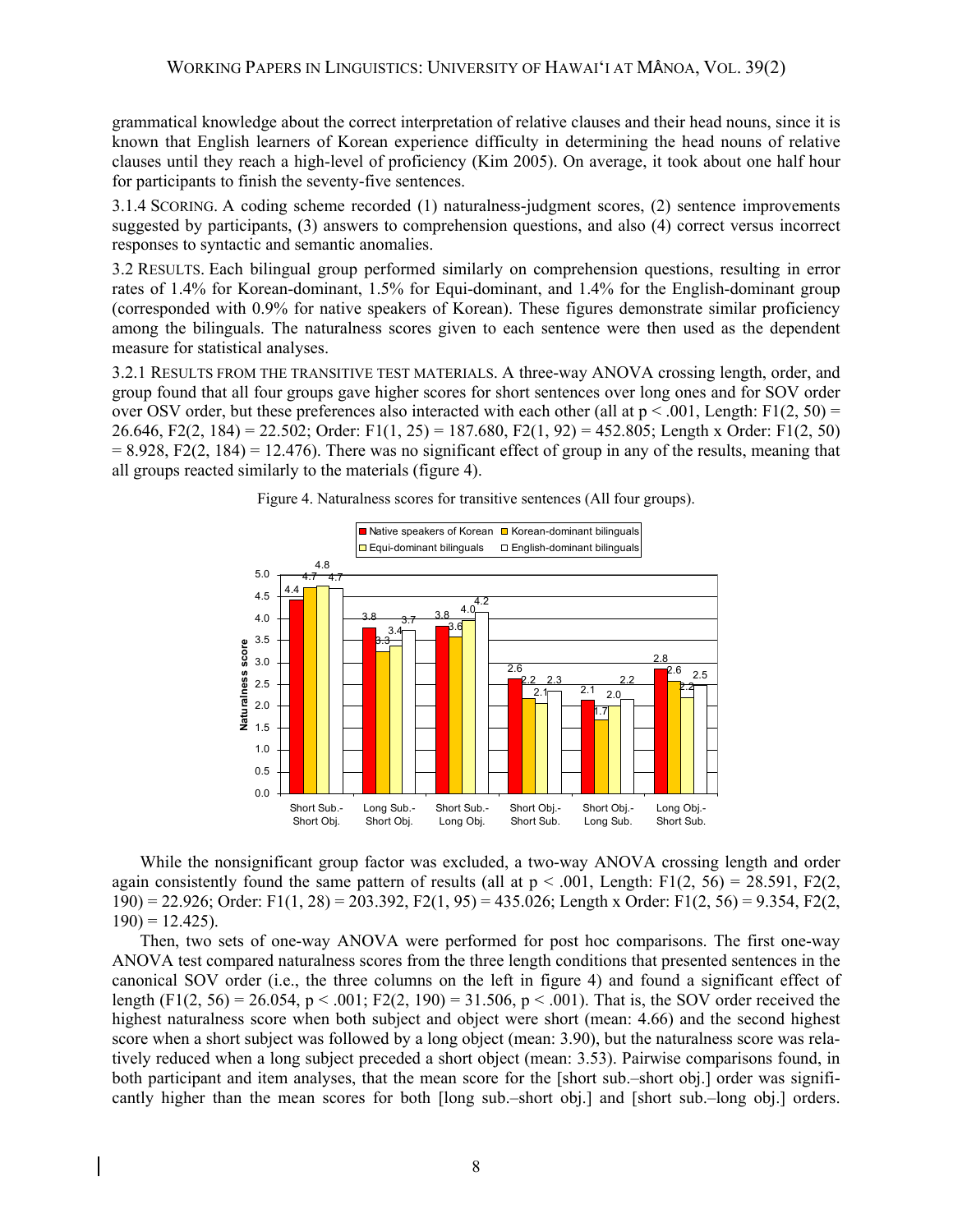Moreover, the mean score for the [short sub.–long obj.] order was significantly higher than the mean for the [long sub.–short obj.] order. However, this latter effect seems to be driven by the English- and Equidominant bilinguals, as evident in figure 4.

The second one-way ANOVA test compared naturalness scores from the three length conditions that presented sentences in the shifted OSV order (i.e., the three columns on the right in figure 4) and also found a significant effect of length (F1(2, 56) = 5.760, p = .005; F2(2, 190) = 6.547, p = .002). All participants liked the OSV order the least when a short object was followed by a long subject (mean: 1.99), and second least when both object and subject were short (mean: 2.28). However, the OSV dispreference was mitigated when the fronted object was longer than the subject (mean: 2.49). Pairwise comparisons found in both participant and item analyses that the mean score for the [long obj.–short sub.] order was significantly higher than the [short obj.–long sub.] order, but there was no significant difference between the means for the [long obj.–short sub.] and [short obj.–short sub.] orders. The mean for the [short obj.– short sub.] order turned out to be significantly higher than the [short obj.–long sub.] order in the item analysis ( $p = .014$ ) and marginally higher in the participant analysis ( $p = .071$ ). Figure 5 summarizes these patterns of interaction between length and order.



FIGURE 5. Mean scores from the six conditions crossing length and order.

3.2.2 RESULTS FROM THE DATIVE CONTROL MATERIALS. This off-line study found similar patterns of results for the dative materials as in the on-line experiment. That is, both native speakers and bilinguals gave higher scores in the canonical [subject–indirect object–direct object–verb] order when the dative argument was animate (means from native speakers and bilinguals, respectively: 4.3 and 4.7) than when it was inanimate (means: 4.0 and 4.2). When the order was shifted [subject–direct object–indirect object– verb], however, sentences with inanimate datives received slightly higher scores (means: 3.7 and 3.8) than those with animate datives (means: 3.7 and 3.5). A three-way ANOVA crossing animacy, order, and group found a significant effect of order (F1(1, 27) = 9.130, p = 0.05; F2(1,46) = 14.683, p < 0.01) and an interaction effect of order and animacy (F1(1, 27) = 7.589, p =.010; F2(1,46) = 3.940, p = .053), but no main effect of animacy nor any interaction effect with the group factor. This pattern of results was consistently found in analyses comparing just the bilingual groups (Order: F1(1, 20) = 17.111,  $p = .001$ , F2 (1,  $33$ ) = 24.323, p < .001; Order x Animacy (F1(1, 20) = 23.379, p < .001; F2(1, 33) = 8.834, p = .005). See figure 6 for the mean scores of all groups by conditions.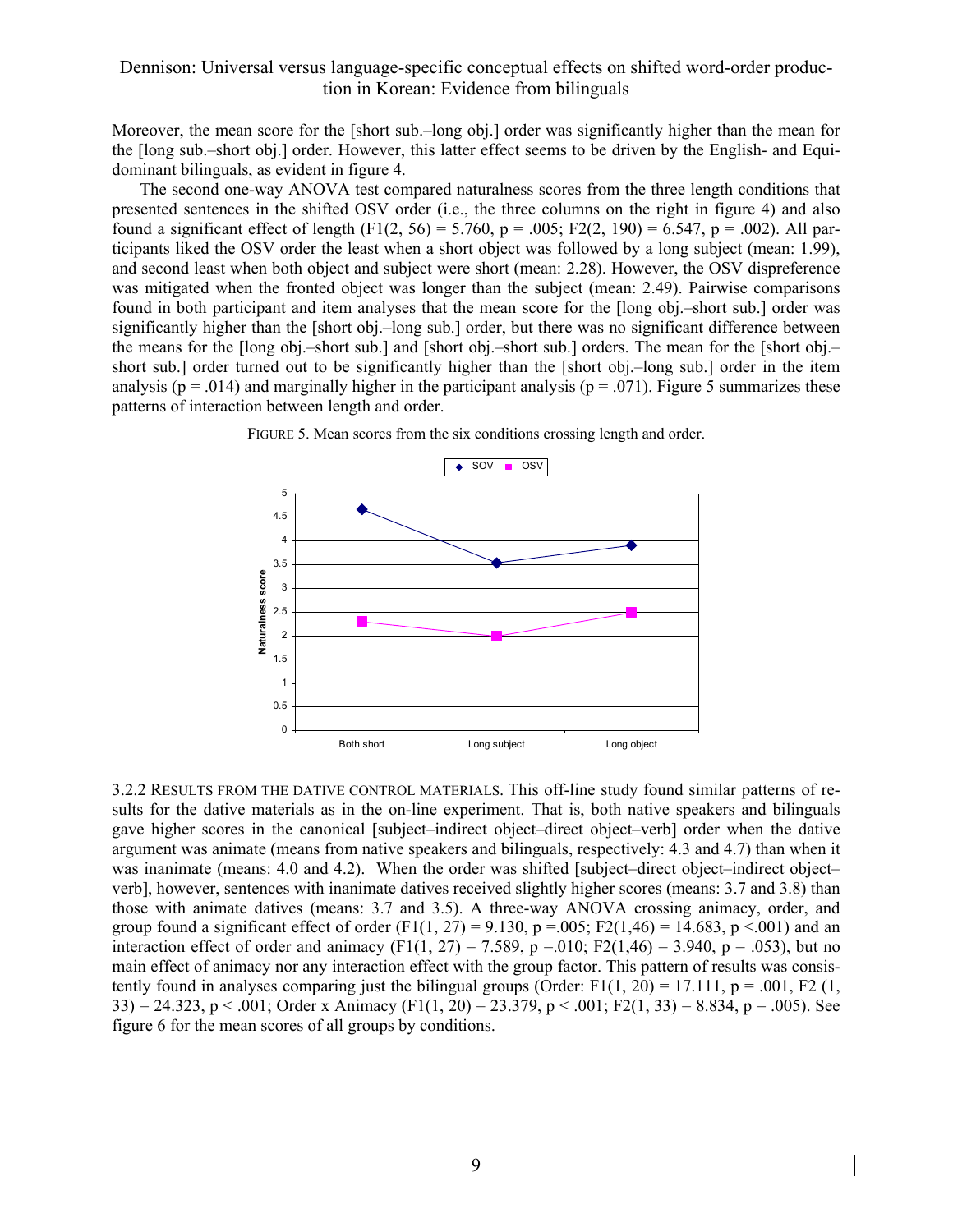

Figure 6. Naturalness scores for dative sentences (All four groups).

Overall, the resulting patterns in this off-line study confirmed that all bilinguals possessed a similar level of Korean proficiency and were aware of shifting possibilities in both transitive and dative sentences. 4. GENERAL DISCUSSION. Under the assumption that length is a conceptual factor (Yamashita and Chang 2001) and that a conceptual factor should work similarly for both native speakers and bilinguals, this study tested to see if native speakers of Korean and highly proficient bilinguals of Korean and English would exhibit a similar tendency to place a long phrase before a short one in Korean sentence production. The participants' behaviors differed significantly in two ways. First, native speakers of Korean and the Korean-dominant bilinguals showed notable shifting to OSV in the long object condition while exhibiting an overall preference for the canonical SOV, whereas the English-dominant and Equi-dominant bilinguals did not show significant shifting of long objects. Second, the latter two groups produced some instances of reversed shifting to put short objects before long subjects, thereby suggesting competition and/or transfer between the two strategies (i.e., short-long in English versus long-short in Korean).

Language profiles taken from bilinguals were paramount in evaluating these results. For the Englishdominant group, English has been the dominant language in both their early and current language experiences. Although the Equi-dominant group currently uses English more often than Korean,<sup>3</sup> their early language dominance was approximately equal between the two languages, since they received both Korean and English input before age five. The on-line production results revealed that Equi-dominant bilinguals, despite having the potential to behave like either the Korean-dominant or the English-dominant bilinguals, used language as though dominancy was actually closer to English. This was evident from their aversion to the long-short order, a main trait of the English-dominant group.

Looking at just the on-line experiment, one might speculate that the Equi- and English-dominant bilingual groups were unaware of shifting possibilities between the subject and the object in Korean transitive sentences, since the active-voice structure for a transitive event in English is relatively fixed as SVO (e.g., 'John I met' is rather unusual in many dialects of American English). However, the off-line study found that the tendency of all bilinguals to avoid the OSV order was mitigated when the fronted object was longer than the subject. Moreover, there were no significant differences between groups in ratings of canonical versus scrambled orders, even though the test was clearly sensitive to effects of length, order, and their interaction. These results indicate that the English and Equi-dominant bilinguals' inability to shift a long object before a short subject in the on-line experiment is not due to a lack of grammatical awareness of scrambling patterns.

<sup>&</sup>lt;sup>3</sup> For example, the Equi-dominant bilinguals reported that they speak Korean with their adult family members at home. Elsewhere (e.g., school), they use English more often than Korean.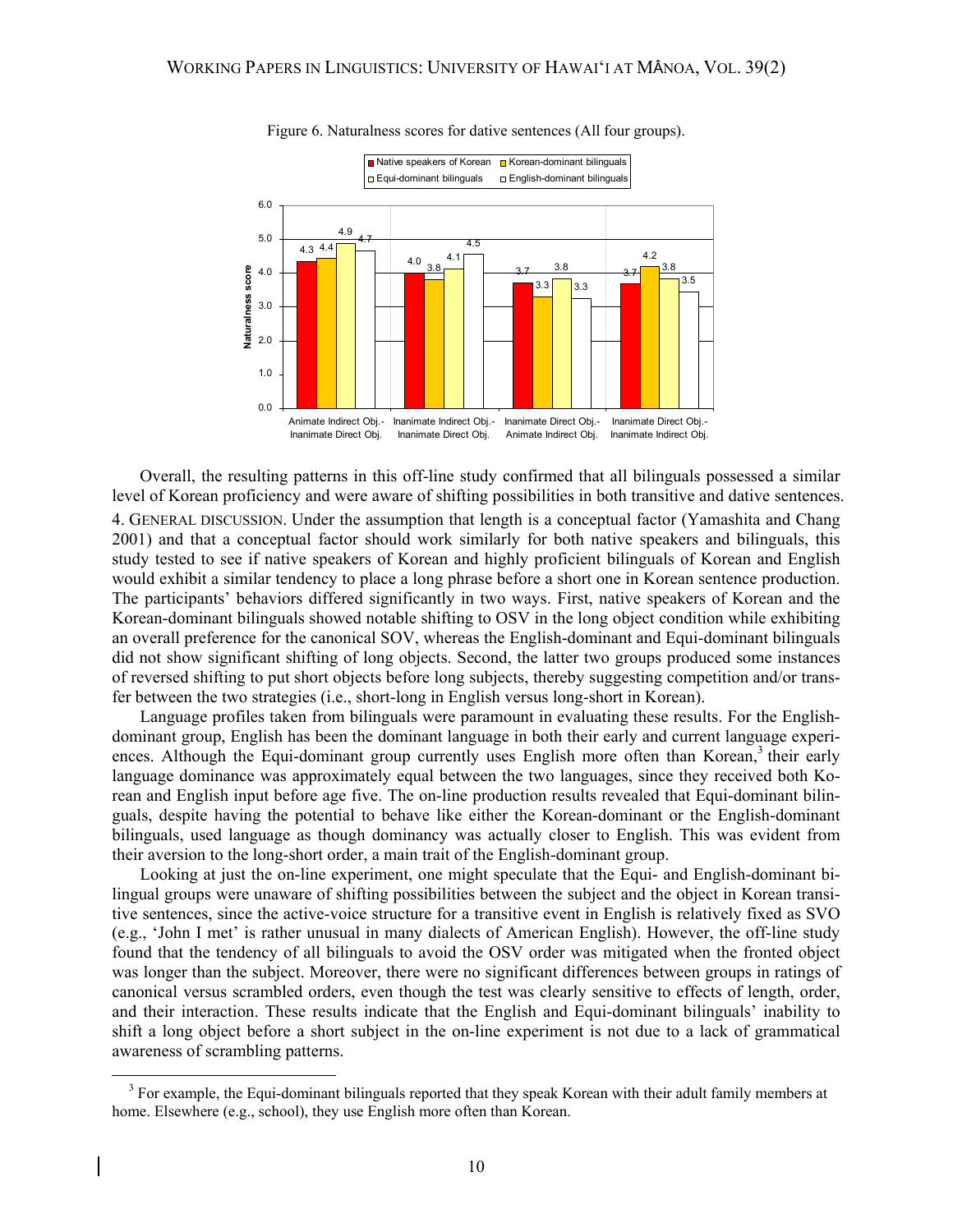The results found in the on-line and off-line studies together thus suggest that length is not a conceptual factor, since an experience-specific effect of length on word order (i.e., variation in group behaviors) was found only from the on-line study. This claim is further supported by the results from the dative control materials testing animacy, a factor widely considered to be conceptual (e.g., McDonald et al. 1993). In the on-line experiment, bilinguals were as capable of scrambling as native speakers of Korean, creating an animate-inanimate preference. In the off-line judgment test, participants' sensitivity to animacy and word order remained similar to the patterns found in the on-line study. Hence, the nature of the animacy factor is shown to be different from that of length. The reliable and similar behavioral patterns among groups with respect to animacy support a universal effect of animacy on word-order (Branigan et al. 2008, Prat-Sala and Branigan 2000).

However, is animacy really a conceptual factor? According to Ferreira and Yoshita 2003, all instances of scrambling are meaning-independent processing phenomena. This claim denies not only the possibility of concept-induced scrambling for the long-short order (Yamashita and Chang 2001), but also the conceptual influence of animacy on scrambling in the current study. Ferreira and Yoshita (2003) found that Japanese speakers tended to shift a previously mentioned Noun Phrase (NP) in front of another newly introduced NP, thereby creating a given-new order. It was argued that given information occupies an earlier position in a sequence, not because it is more meaningful, but because its previous activation makes it more available than new information. In Ferreira and Yoshita's words, "given-new ordering is not directly encoded into speakers' grammars and thus is not used to communicate givenness per se, but rather is a more meaning-independent, sequential order effect—that given-new ordering emerges from the way that constituent integration processes operate" (Ferreira and Yoshita 2003:672).

Applying this perspective to the animacy effect found in scrambling, we can speculate that animate referents are mentioned first not because they are semantically more salient or meaningful, but rather because another factor, such as frequency, elevates their availability. As an example, consider a "giving" event and a corresponding dative sentence. Speakers in everyday conversation may be more likely to talk about animate goals than inanimate goals in the course of transferring an inanimate theme. In this way, the concept of animates being goals would become a type of frequently co-occuring information.

If the animacy effect on word order is an experience-based effect reflecting speakers' sensitivity to frequencies of co-occurring patterns (i.e., animate arguments being the frequent goals), can we also explain the length effect as some sort of experience-based effect? And if so, why did three bilingual groups in the current study behave uniformly for animacy but differently for length?

The current study argues that the long-short preference is at least partially dependent on the development of processing strategies and experience-based components in grammar. Work on phrasal ordering in processing typology (Hawkins 2004, 2006) suggests that syntactic mirror images between head-initial and head-final languages are not accidental (e.g., the Greenbergian correlations). Rather, those patterns, found across all the basic phrases of the grammar, reflect a processing propensity to reduce the burden on working memory through linear word orders that minimize processing domains for recognizing and constructing a higher structure.

Arnold et al. (2000) considered this type of explanation as accounting only for comprehension and instead offered a "production-based" explanation for the short-long preference in English. They explained that producing a long phrase is more difficult than producing a short phrase at all levels of sentence production processes (e.g., conceptualization, lexical retrieval, morphological and phonological processing) and argued that the short-long order reflects speakers' strategy to afford an additional moment to plan and produce a difficult phrase. That is, speakers take advantage of syntactic flexibility to enhance their sentence planning and production processes. However, this explanation cannot account for the long-short preference in head-final languages. If postponing long phrases is advantageous for the planning process, the short-long order should also be the beneficial option for head-final languages.

Drawing on insights from Hawkins's (2004) theory, I propose that the long-short order in head-final languages is beneficial for the production system to lessen difficulty at the verb position. Imagine a Korean speaker producing a transitive sentence including a subject, a long object, and a verb, as in (1).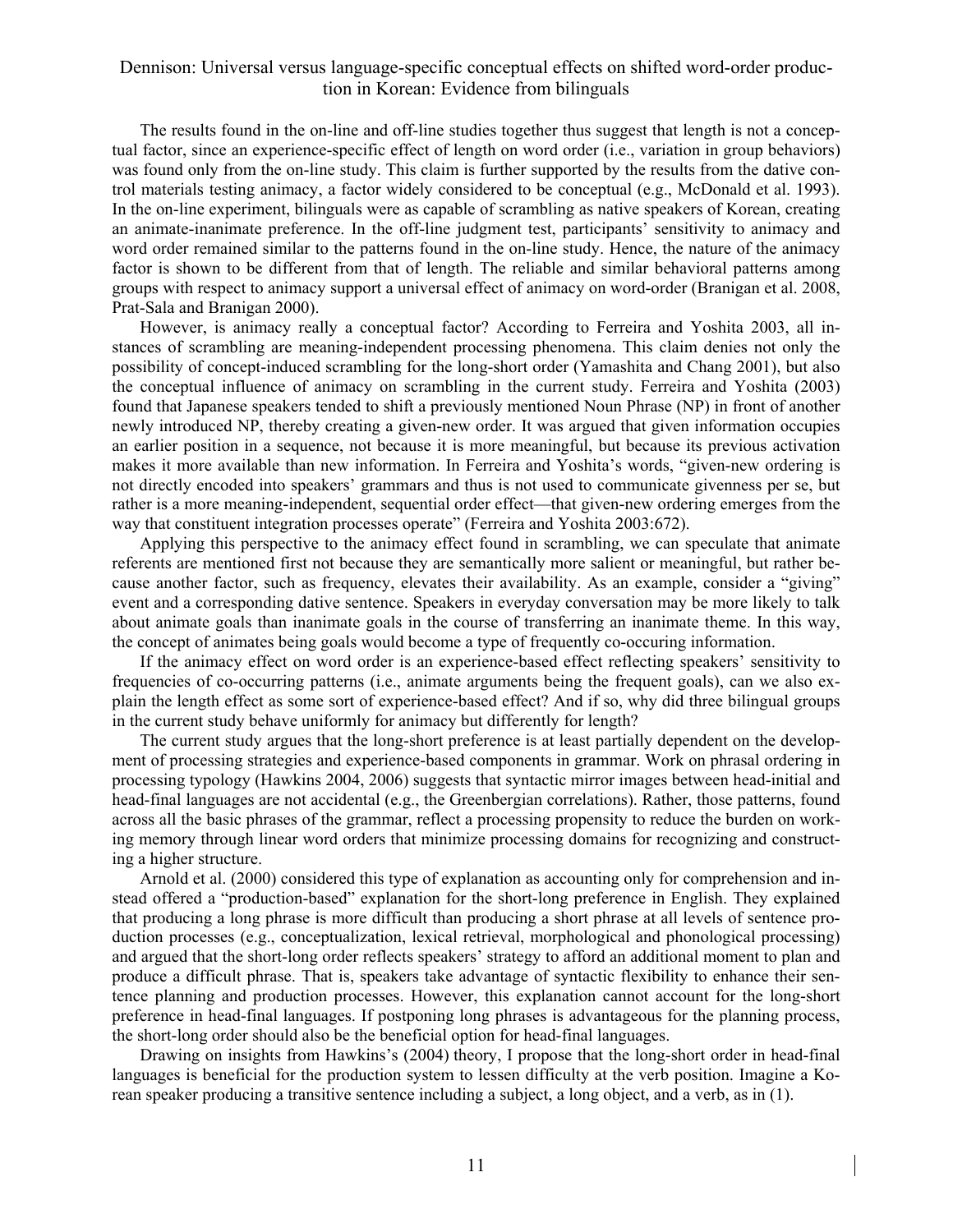- 1. (a) [Mary-NOM]<sub>sub.</sub> [[Sue-NOM John-COM engaged-REL] the news-ACC]]<sub>obj.</sub> [heard]<sub>verb-</sub> 'Mary heard the news that Sue got engaged to John.'
	- (b) [[Sue-NOM John-COM engaged-REL] the news-ACC]]<sub>obj,</sub> [Mary-NOM]<sub>sub</sub>. [heard]<sub>verb</sub>. 'The news that Sue got engaged to John, Mary heard.'

In the planning process the speaker's conceptual structure includes the verb's meaning and the thematic roles of the arguments (e.g., heard, Mary-agent, news-theme). The speaker also knows that the meaning of the object phrase (news) contains information about a specific event (e.g., engaged, Sue-agent, John-to), although every detail of the event may not need to be specified at this stage. In (1a), the speaker starts the sentence with the short subject phrase that is quickly prepared. However, it is probable that her working memory must maintain the phrase, or at least allow easy reactivation of it, while constructing the details of the long object, so that its meaning and structure are available for completing lexical and morphological processing of the sentence-final verb. That is, the choice of the verb is dependent upon properties of the head of the subject phrase in terms of meaning and form. For example, when the subject referent indicates a socially higher person, the honorific marker *-si* has to be realized on the verb. As intervening material creates greater distance between two heads that are necessary parts of the higher structure, the task of matching the beginning of the sentence with the final verb would become more difficult and would require more working memory resources.<sup>4</sup>

Now consider (1b). The speaker has the verb and argument information in his conceptual structure, as in (1a). If he starts out first by constructing the details of the meaning of the direct object and converting them into a phrase, then the working memory is free from holding the exact representation of the subject phrase. Upon completion of the long direct object phrase, the linear distance between the two heads, the accusative case and the verb, is filled by only one word (i.e., the short subject phrase). Hence, at the verb, the speaker would experience much less difficulty in matching the beginning and the end of the sentence than in (1a). Moreover, even in cases when the choice of the verb depends on properties of the head of the object phrase, that head still remains relatively close to the verb.

In Korean, phrases that express optional or supplementary information (e.g., oblique phrases) are often realized near the left edge of the sentences (Sohn 1999). This tendency complements Hawkins's (2006) report that 78% of 105 verb-final languages place the direct object and the verb adjacently as in OV.<sup>5</sup> These observations suggest that language users prefer a linear order that minimizes the distance between the core elements of a phrase (i.e., adjacent heads).

There is growing evidence that language users acquire sensitivity to properties and distributional patterns among lexical items and phrases over the course of language development (e.g., Gennari and Mac-Donald 2005/2006, Stallings et al. 1998). Note that Japanese and other head-final languages possess many sentence structures that exhibit widespread preferences for preposing long phrases before short phrases (Hawkins 2004, Yamashita 2002). For example, subordinate clauses having phrase-final complementizers precede the main clause, and relative clauses precede the head noun.

Bilingual data in the current study suggest that the length effect on phrasal ordering reflects a processing strategy that takes time and experience to develop. As speakers become familiar with head direction in basic phrases, they gain sensitivity to the linear orders that are efficient in reducing the burden on working memory. Through repeated exposure and usage, efficient options are then conventionalized into the speaker's grammar as well as into processing routines.

Once speakers are accustomed to a certain strategy, they experience difficulty in aborting it in the face of a strategy in another language. Knowing about a strategy does not guarantee the ability to utilize it. When the dominancy levels of two or more languages differ, processing strategies of the dominant language may persist and even override strategies of the less dominant. This suggests that, in the field of bi-

 <sup>4</sup> My transcription of moment-by-moment commentaries from a famous Korean soccer broadcaster Mwun-Sen Sin showed that when there are many intervening words, the beginning and the end of the sentence often become incongruent.

 $5$  The ordering between a direct object and an oblique will again be influenced by other factors such as the animacy of each phrase.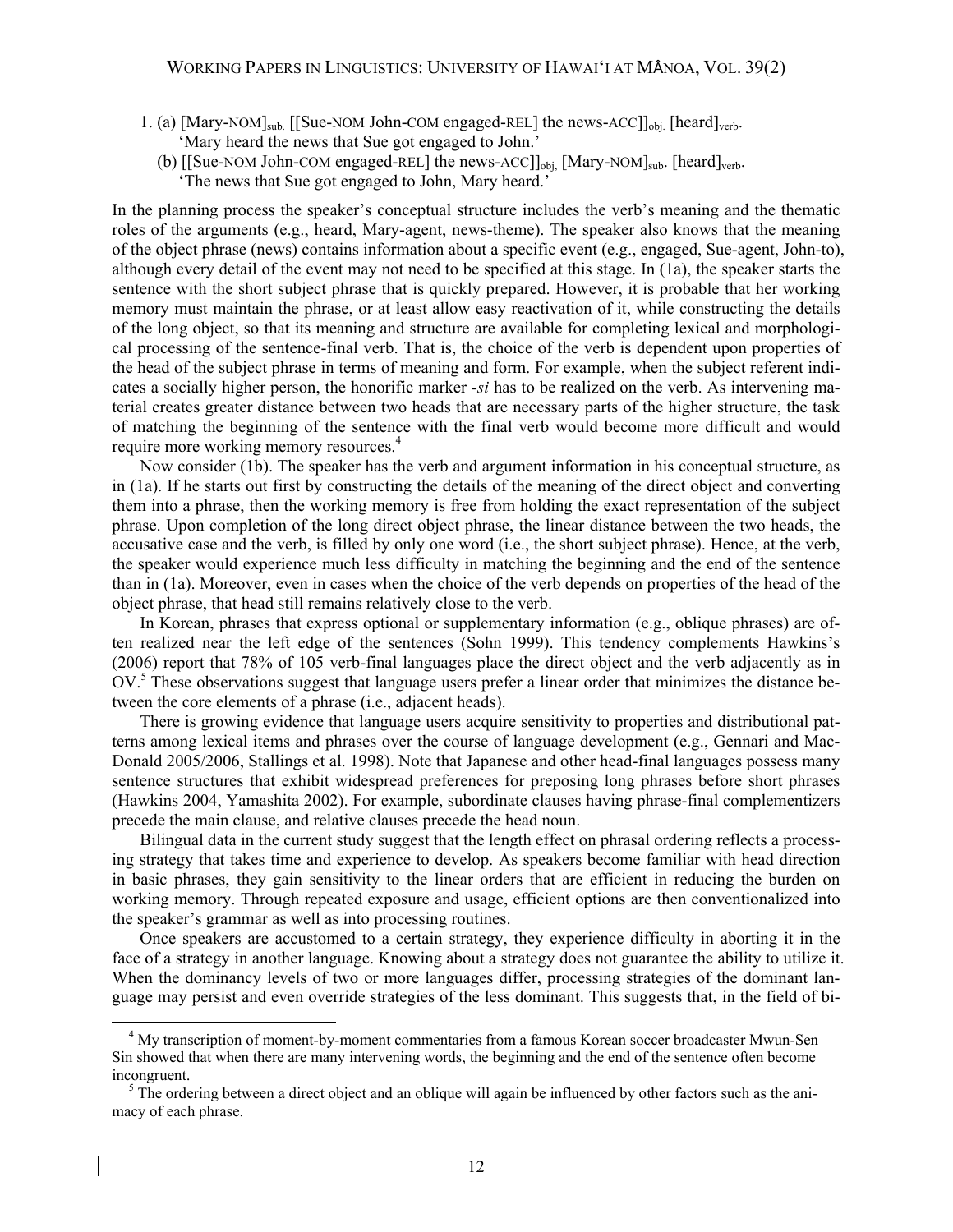lingual studies, attention must go beyond formal-knowledge proficiency and include functionalprocessing proficiency. In future studies, the existence and extent of fossilization deserve more detailed examination for both grammar and processing.

5. CONCLUSION. This study provided empirical evidence indicating that the long-short preference found in head-final languages is not a conceptual effect but a special type of scrambling that is dependent upon the development of processing strategies and experience-based components in grammar. This is different from the effect of animacy on word order, which is based on more general human cognition (Branigan et al. 2008). Data from bilinguals provided useful insights for these claims. Further studies are needed to lay out a more detailed composite of bilinguals' language structures. Finally, this study supports a theory of the sentence formulator that is fine-tuned to the phrase structure of a given language so as to specify how an efficient syntactic structure is generated after conceptualization (Hawkins 2004).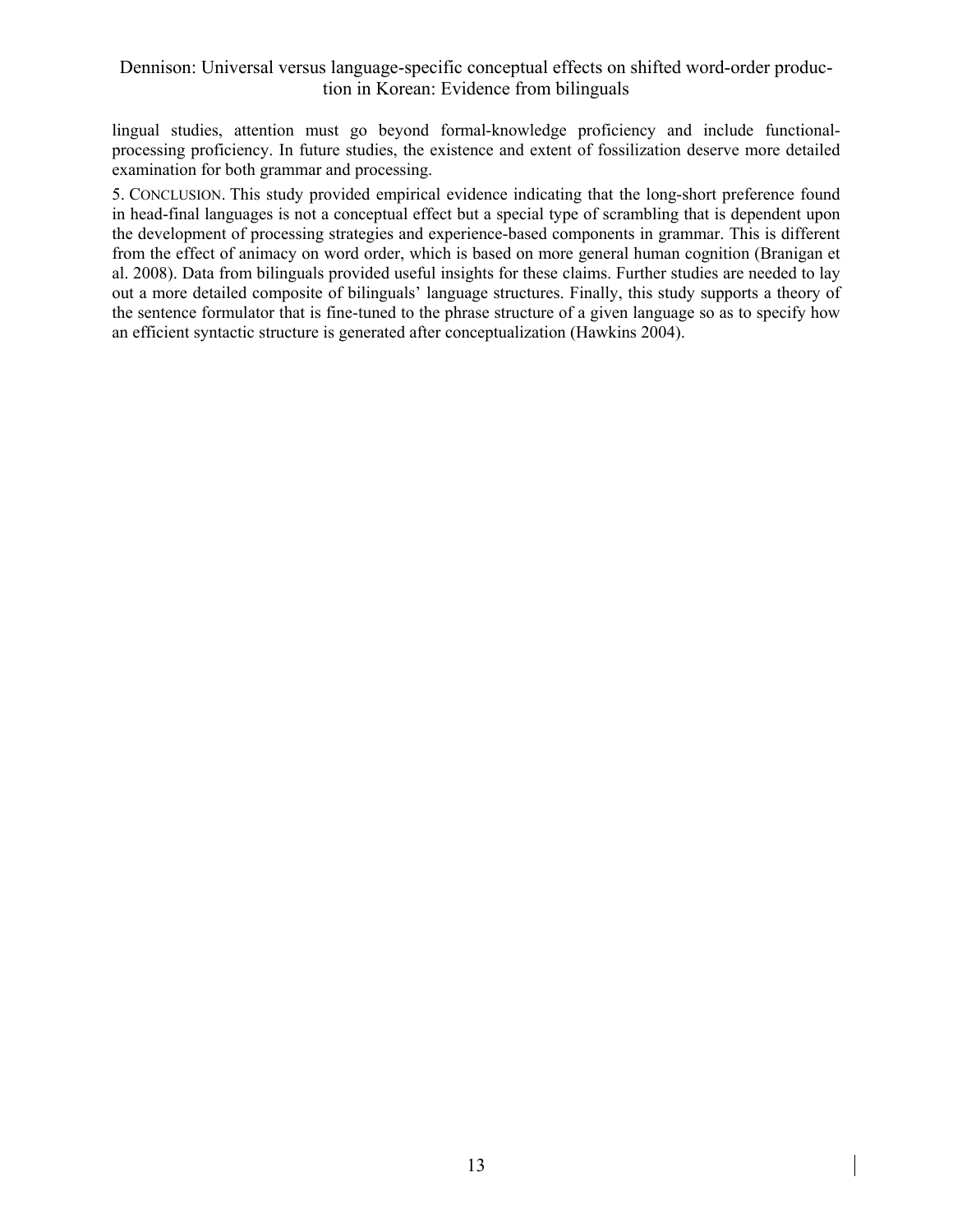| <b>Group Label</b>        | Native speakers of Ko-    | Korean-dominant                  | Equi-dominant      | English-dominant   |
|---------------------------|---------------------------|----------------------------------|--------------------|--------------------|
|                           | rean                      | bilinguals                       | bilinguals         | bilinguals         |
| Language input before     | only Korean (5)           | only Korean (5)                  | Both Korean (3.73) | only English $(5)$ |
| age five                  |                           |                                  | and English (3.64) |                    |
| (Mean score from a        |                           |                                  |                    |                    |
| Likert scale of 1-5)      |                           |                                  |                    |                    |
| Number of people          | 48 (12M; 36F)             | 11 (3M; 8F)                      | 11 (4M; 11F)       | 11(7M; 4F)         |
| (Male; Female)            |                           |                                  |                    |                    |
| Mean age (Range)          | $26(17-34)$               | $23(18-33)$                      | $21(18-33)$        | $26(21-32)$        |
| Ethnicity                 | Korean (48)               | Korean $(11)$                    | Korean $(10)$      | Non-Korean (8)     |
|                           |                           |                                  | Partial-Korean(1)  | Partial-Korean(2)  |
| Place of birth            | Korea (48)                | Korea (7)                        | Korea $(1)$        |                    |
|                           |                           | US(4)                            | US(10)             | US(11)             |
| Mean age of immigra-      | 26(48)                    | $\overline{4(1)}$ ; 8 (3); 10(3) | 1(1)               |                    |
| tion to the US (No. of    |                           | N/A(4)                           | N/A(10)            | N/A(11)            |
| people)                   |                           |                                  |                    |                    |
| Purpose of current pres-  | Christian missions(10)    | US citizen $(11)$                | Permanent resident |                    |
| ence in the US            | Short-term visit for Eng- |                                  | (1)                | US citizen (11)    |
| (No. of people)           | lish Study (15)           |                                  | US citizen (10)    |                    |
|                           | Higher education (23)     |                                  |                    |                    |
| Formal education          | N/A(27)                   | K-college $(5)$                  | K-college $(11)$   | K-college $(11)$   |
| in the US                 | College (6)               | $3rd$ -college (3)               |                    |                    |
| (No. of people)           | Graduate school (15)      | $5th$ -college (3)               |                    |                    |
| Mean length of resi-      | People for Christian mis- | 17 years                         | 21 years           | 26 years           |
| dence in the US           | sions and English learn-  |                                  |                    |                    |
|                           | ing: 0.3 years            |                                  |                    |                    |
|                           | People for higher educa-  |                                  |                    |                    |
|                           | tion: 2.88 years          |                                  |                    |                    |
| The amount of current     |                           |                                  |                    |                    |
| use in speaking/listening |                           |                                  |                    |                    |
| in Korean                 | 4.30/4.17                 | 3.80/3.74                        | 3.05/3.09          | 1.86/1.88          |
| (Means from a Likert      |                           |                                  |                    |                    |
| scale of 1-5)             |                           |                                  |                    |                    |

|  |  |  | APPENDIX A. BACKGROUND INFORMATION FROM PARTICIPANTS. |
|--|--|--|-------------------------------------------------------|
|--|--|--|-------------------------------------------------------|

 $\overline{\phantom{a}}$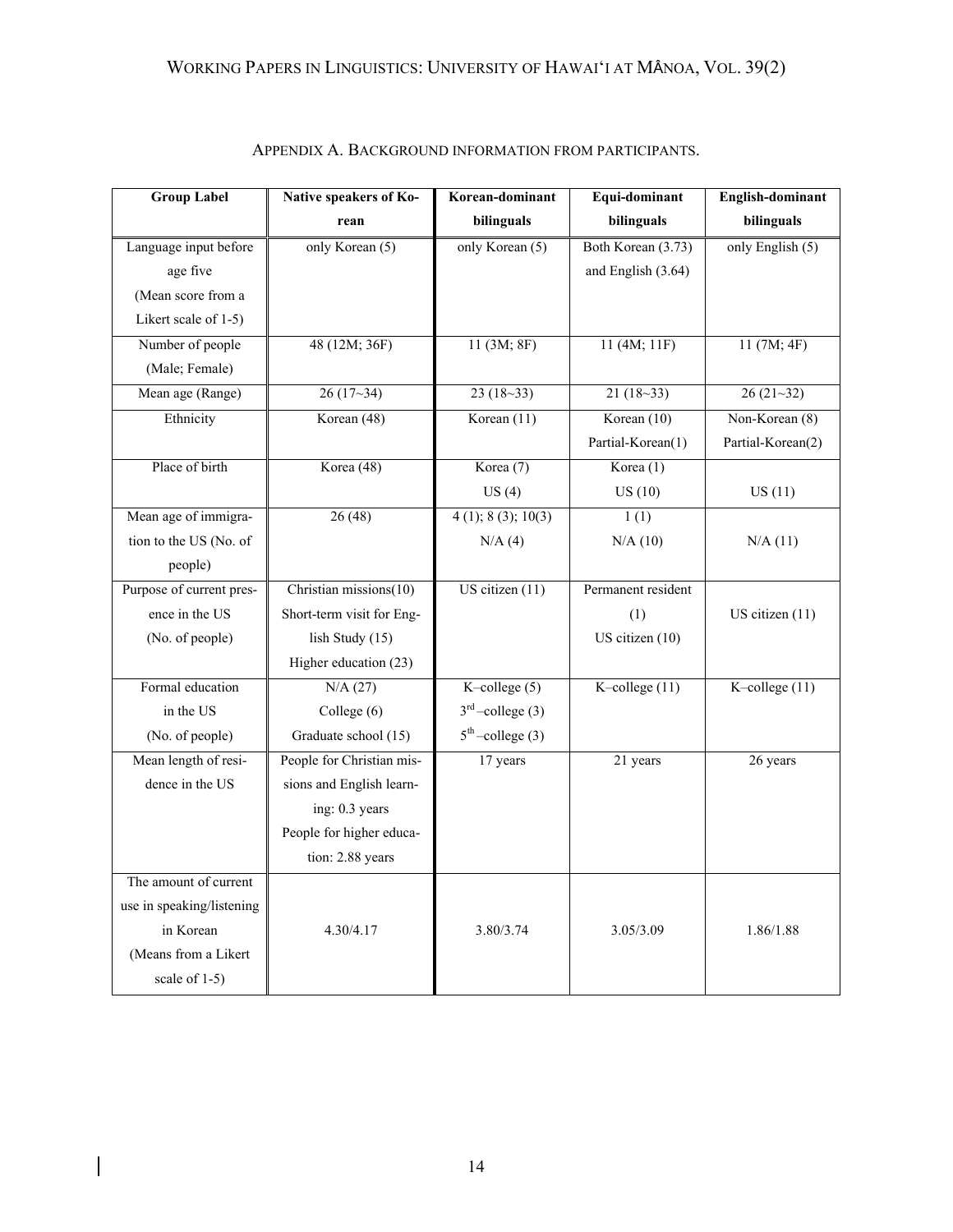### LIST OF ABBREVIATIONS

NOM: nominative LOC: locative LOC: locative ACC: accusative DAT: dative DAT: dative REL: relative clause marker COM: comitative

### **REFERENCES**

- ARNOLD, JENNIFER E.; THOMAS WASOW; ANTHONY LOSONGCO; and RYAN GINSTROM. 2000. Heaviness vs. newness: The effects of structural complexity and discourse status on constituent ordering. *Language* 76(1):28–55.
- BIRDSONG, DAVID P. 2005. Interpreting age effects in second language acquisition. *Handbook of bilingualism: Psycholinguistic perspectives*, ed. by Judith F. Kroll and Annette M. B. De Groot, 109–27. New York: Oxford University Press.
- BRANIGAN, HOLLY P.; MARTIN J. PICKERING; and MIKIHIRO TANAKA. 2008. Contributions of animacy to grammatical function assignment and work order during production. *Lingua* 118:172–89.
- CHANG, FRANKLIN; TADAHISA KONDO; and HIROKO YAMASHITA. 2000. Conceptual accessibility influences scrambling in Japanese. Poster presented at the CUNY Conference on Human Sentence Processing, San Diego.
- CHO, YOUNG-MEE; HYO SANG LEE; CAROL SCHULZ; HO-MIN SOHN; and SUNG-OCK SOHN. 2000a. *Integrated Korean: Beginning 1*. Honolulu: University of Hawai'i Press.
- CHO, YOUNG-MEE; HYO SANG LEE; CAROL SCHULZ; HO-MIN SOHN; and SUNG-OCK SOHN. 2000b. *Integrated Korean: Beginning 2*. Honolulu: University of Hawai'i Press.
- CHO, YOUNG-MEE; HYO SANG LEE; CAROL SCHULZ; HO-MIN SOHN; and SUNG-OCK SOHN. 2000c. *Integrated Korean: Intermediate 1*. Honolulu: University of Hawai'i Press.
- CHOI, HYE-WON. 1997. Topic and focus in Korean: The information partition by phrase structure and morphology. *Japanese/Korean Linguistics* 6:545–61.
- FERNANDEZ, EVA M. 2003. *Bilingual sentence processing: Relative clause attachment in English and Spanish*. Philadelphia: John Benjamins North America.
- FERREIRA, VICTOR S., and HIROMI YOSHITA. 2003. Given-new ordering effects on the production of scrambled sentences in Japanese. *Journal of Psycholinguistic Research* 32(6):669–92.
- GENNARI, SILVIA P., and MARYELLEN C. MACDONALD. 2005/2006. Acquisition of negation and quantification: Insights From adult production and comprehension. *Language Acquisition* 13(2): 125–68.
- HAWKINS, JOHN A. 2004. *Efficiency and complexity in grammars*. New York: Oxford University Press.
- HAWKINS, JOHN A. 2006. An asymmetry between VO and OV languages: The ordering of obliques (X). Handout for a talk presented at Sendai, Japan.
- KIM, HEE-SUN H. 2005. Processing transfer and strategies of heritage and non-heritage learners of Korean. University of Hawai'i at Mānoa PhD dissertation.
- LIU, HUA; ELIZABETH BATES; AND PING LI. 1992. Sentence interpretation in bilingual speakers of English and Chinese. *Applied Psycholinguistics* 13:451–84.
- MCDONALD, J. L.; KATHRYN BOCK; and MICHALE H. KELLY. 1993. Word and word order: Semantic, phonological, and metrical determinants of serial position. *Cognitive Psychology* 25:188–230.
- PRAT-SALA, MERCE, and HOLLY P. BRANIGAN. 2000. Discourse constraints on syntactic processing in language production: A cross-linguistic study in English and Spanish. *Journal of Memory and Language* 42(2):168–82.
- SOHN, HO-MIN. 1999. *The Korean language*. New York: Cambridge University Press.